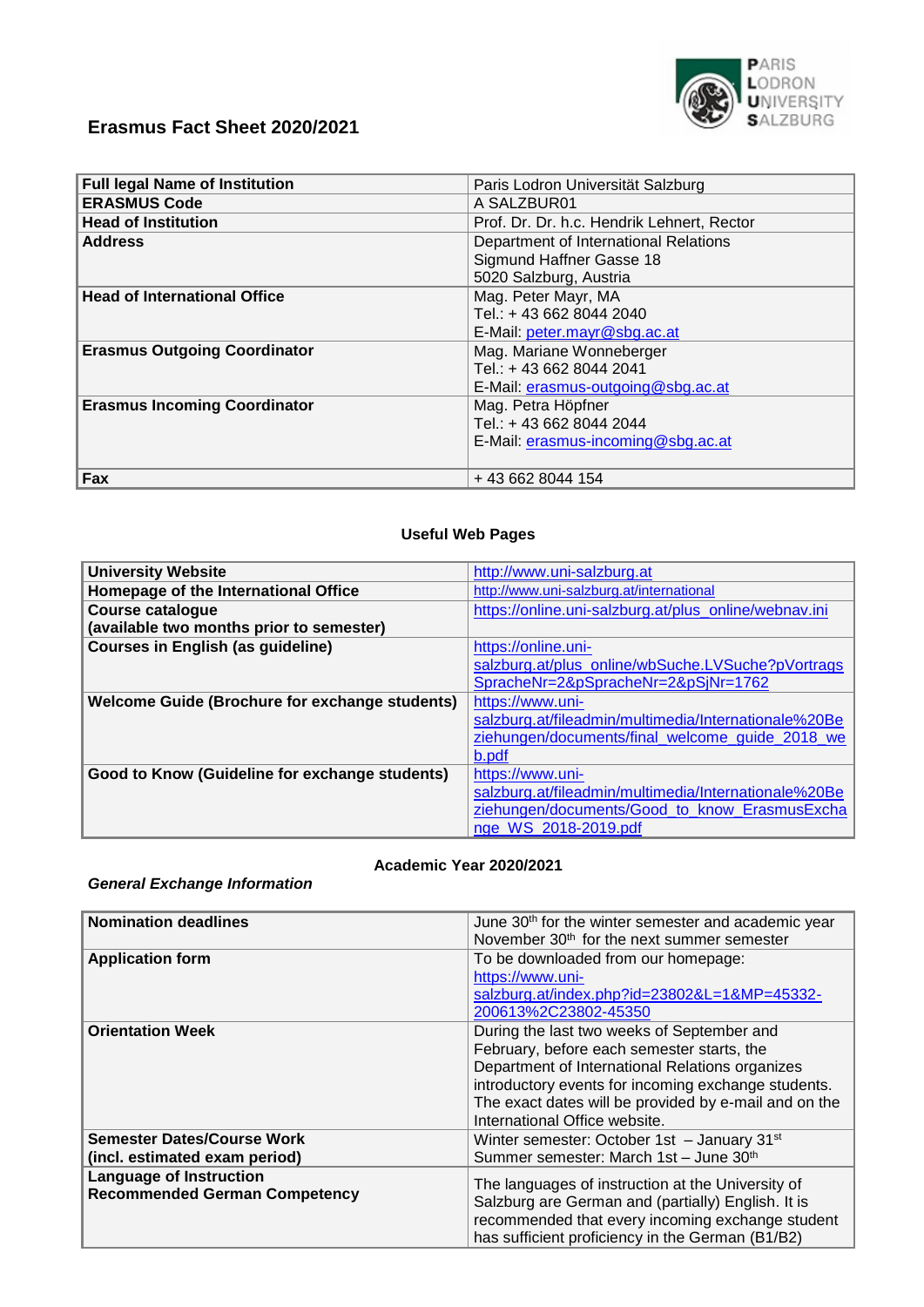|                                                                       | language but no formal language proficiency is<br>required.                                                                                                                                                                                                                                                                                                                                                                                                                                                    |  |
|-----------------------------------------------------------------------|----------------------------------------------------------------------------------------------------------------------------------------------------------------------------------------------------------------------------------------------------------------------------------------------------------------------------------------------------------------------------------------------------------------------------------------------------------------------------------------------------------------|--|
| <b>German Language Courses</b>                                        | The Department of German at the University of<br>Salzburg offers intensive German language courses<br>(6 hours/week) on different levels during the whole<br>academic year. Course fee: € 120/semester. Every<br>student has to pass a placement test at the beginning<br>of the semester.<br>In addition, the University Language Centre also offers<br>German language classes (2-4 hours/ week). Course<br>fee: €45-65/semester.                                                                            |  |
|                                                                       | PREPARATORY German Language Courses<br>We might be able to offer a two-week preparatory<br>language course for exchange students (mid<br>September / mid February). Details are not decided<br>yet. General information: www.uni-<br>salzburg.at/international<br>For<br>more information please contact:<br>petra.hoepfner@sbg.ac.at<br>Tel.: +43 662 8044 2044                                                                                                                                               |  |
| <b>Courses taught in English</b>                                      | Almost every Faculty/Department offers courses<br>taught in English. Their number differs from semester<br>to semester. https://online.uni-<br>salzburg.at/plus_online/wbSuche.LVSuche?pVortrags<br>SpracheNr=2&pSpracheNr=2&pSjNr=1742                                                                                                                                                                                                                                                                        |  |
| <b>Course Catalogue and Searching for Courses</b><br>using PLUSonline | PLUS online is accessible from the University's<br>website. In order to access information students do<br>not have to be registered. Students are able to look for<br>courses online from all over the world. Enrolment in<br>classes is possible only after personal registration in<br>Salzburg. Should appropriate classes for the field of<br>study for the scheduled period not be available on the<br>system, students can choose classes from the current<br>academic year / semester.                  |  |
| <b>Work Load</b>                                                      | We do not request any credits or units that<br>undergraduate students need to complete. The<br>University of Salzburg does not set minimum or<br>maximum of work load.                                                                                                                                                                                                                                                                                                                                         |  |
| <b>Accommodation</b>                                                  | The University of Salzburg does not own any student<br>dormitories and therefore cannot offer a housing<br>service. However we provide information about<br>Housing Opportunities in Salzburg on our website:<br>http://www.uni-<br>salzburg.at/index.php?id=23788&MP=23788-<br>45355&L=1 International students may also contact<br>the Housing Office of the Austrian Exchange Service:<br>www.housing.oead.at and book accommodation<br>there. Contact: housing-salzburg@oead.at<br>Tel.: +43 662 8044 4901 |  |
| Mentor system "Buddy Network":                                        | All international students coming to the University of                                                                                                                                                                                                                                                                                                                                                                                                                                                         |  |
| Service offered by the Austrian Student Union<br>(OH)                 | Salzburg can apply for a "buddy" (mentor) prior to their<br>arrival. This is an optional service offered by the OH<br>(Austrian students union). For more information write<br>an e-mail to: international@oeh-salzburg.at or register<br>via: https://buddynetwork-<br>salzburg.broaddy.com/register/                                                                                                                                                                                                         |  |
| <b>Pick-up Service</b>                                                | Interested students should apply for a buddy and<br>arrange a pick-up meeting on their own. Unfortunately<br>the International Office cannot offer a pick-up service.                                                                                                                                                                                                                                                                                                                                          |  |
| Acceptance                                                            | Accepted student receive a confirmation e-mail within<br>4 weeks after the application deadline, the latest.                                                                                                                                                                                                                                                                                                                                                                                                   |  |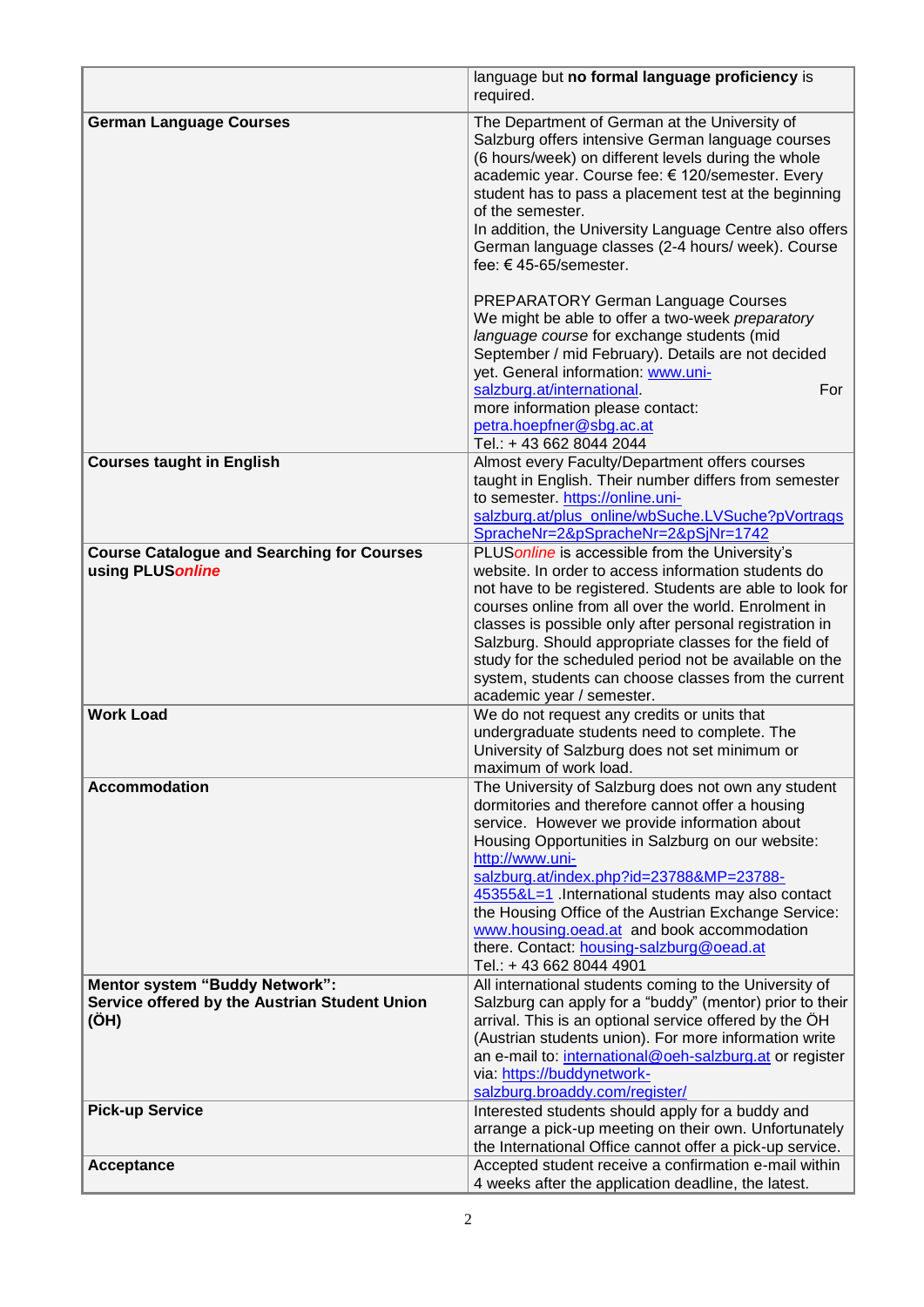| <b>Transcript of Records</b> | A Transcript of Records will be issued no later than 5<br>weeks after the assessment period has finished and<br>provided through the intranet platform PLUSonline.<br>Each student can print out the transcript of records<br>personally. |
|------------------------------|-------------------------------------------------------------------------------------------------------------------------------------------------------------------------------------------------------------------------------------------|
| <b>Special Needs</b>         | The University of Salzburg welcomes students with<br>disabilities. More information: http://www.uni-<br>salzburg.at/index.php?id=105&MP=105-45424<br>Contact Detail: christine.steger@sbg.ac.at                                           |

### *Visa Requirements*

| Are Exchange Students required to obtain a<br><b>Student Visa?</b> | EU-, EEA- and CH-Citizens who fulfil the requirements<br>of sufficient financial funds and proof of health<br>insurance valid in Austria do not need a visa.<br>"Third country nationals" are required to have an entry<br>or residence permit. The type of permit is dependent<br>on the length and purpose of the stay. For stays up to<br>threes months (Japan: up to six months), entry and<br>residence visas are not required from citizens of<br>selected countries*. If a stay is planned longer than the<br>mentioned period a visa or residence permit is<br>required. *Detailed information on entry and residence<br>regulations is available at the Austrian representative<br>authority (Embassy / Consulate) in the home country or<br>via the website of the Austrian Exchange Service:<br>https://oead.at/en/to-austria/entry-and-residence/ |
|--------------------------------------------------------------------|---------------------------------------------------------------------------------------------------------------------------------------------------------------------------------------------------------------------------------------------------------------------------------------------------------------------------------------------------------------------------------------------------------------------------------------------------------------------------------------------------------------------------------------------------------------------------------------------------------------------------------------------------------------------------------------------------------------------------------------------------------------------------------------------------------------------------------------------------------------|
| Are Exchange Students allowed to work?                             | Whether students are allowed to take up gainful<br>employment in Salzburg depends on their nationality,<br>the kind of employment they seek and on the type of<br>residence permit granted https://oead.at/en/to-<br>austria/entry-residence-and-employment/. For<br>information please contact the AMS<br>(Arbeitsmarktservice) www.ams.at                                                                                                                                                                                                                                                                                                                                                                                                                                                                                                                   |
| Special Visa / Working Permit required for work?                   | See above.                                                                                                                                                                                                                                                                                                                                                                                                                                                                                                                                                                                                                                                                                                                                                                                                                                                    |
| <b>Proof of Financial Funds</b>                                    | Under 24 years: EUR 502.24/month<br>Older than 24 years: EUR 909.42/month                                                                                                                                                                                                                                                                                                                                                                                                                                                                                                                                                                                                                                                                                                                                                                                     |

| <i><u><b>Insurances</b></u></i> |                                                                                                                                                                                                                                                                                                                                                                                                        |
|---------------------------------|--------------------------------------------------------------------------------------------------------------------------------------------------------------------------------------------------------------------------------------------------------------------------------------------------------------------------------------------------------------------------------------------------------|
| Health Insurance                | Every exchange students must prove that she/he has<br>health insurance that is valid in Austria. For more<br>information: https://oead.at/en/to-austria/entry-<br>residence-and-employment/insurance/<br>After arrival in Salzburg students can purchase a<br>health insurance policy with National Austrian Health<br>Insurance Carrier (ÖGK). Cost: € 61,43 per month (as<br>of 2020), if necessary. |
| <b>Other Insurances</b>         | Every exchange student is member of the Austrian<br>Student Union automatically by being registered at the<br>University of Salzburg. This membership includes a<br>liability and accident insurance. Mandatory fee $\epsilon$ 20.20<br>per semester                                                                                                                                                   |